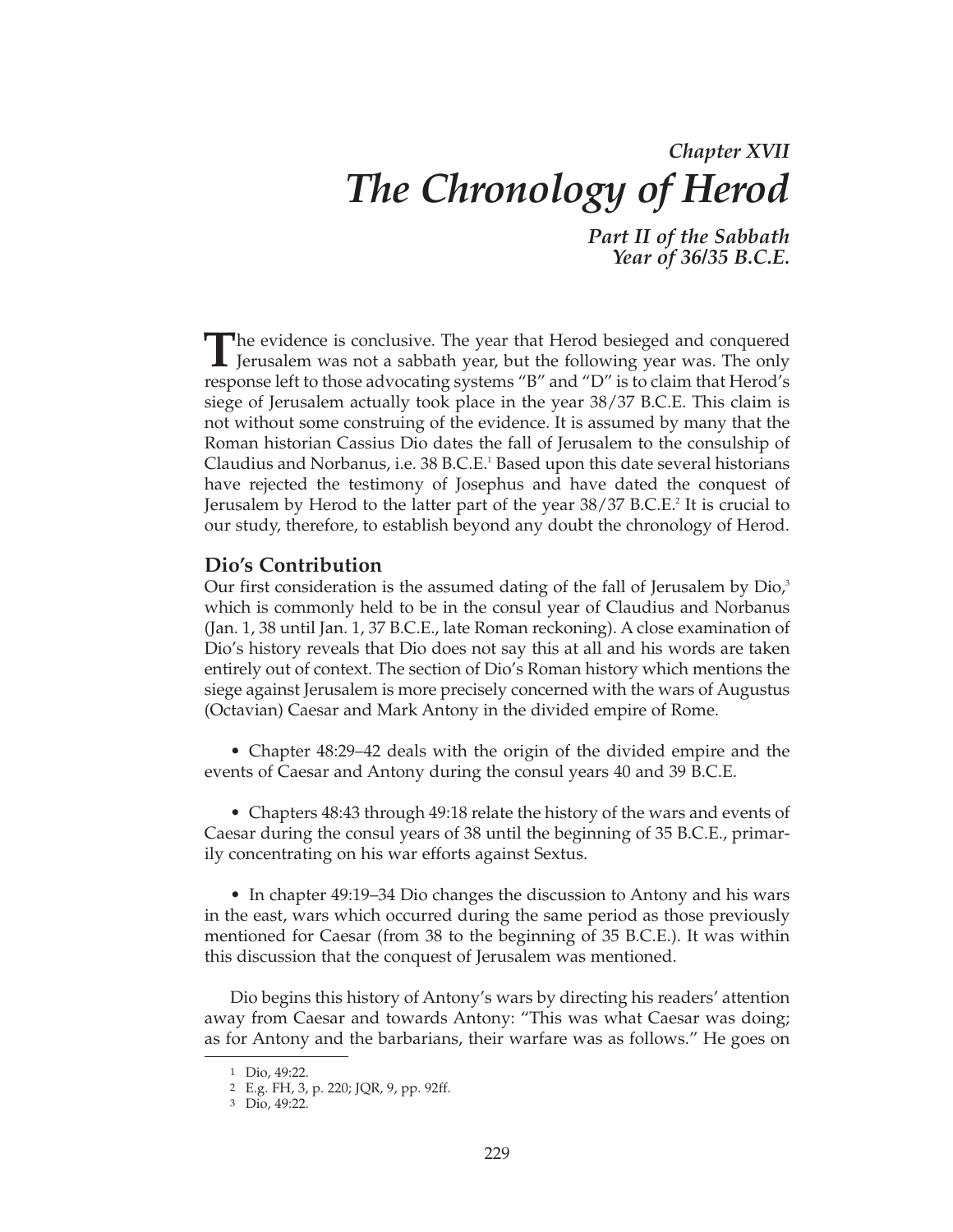to document Antony's Syrian wars, explaining how he won victories in Cyrrhestica and other regions in Syria. Finally, Antony besieged his enemy in Samosata, Commagene, a country located in northern Syria on the western bank of the Euphrates river.

After a period of time, and seeing that he was getting nowhere with his siege, Antony opened up negotiations and secured an agreement with the enemy.4 "After doing this he set out for Italy, and Gaius Sosius received from him the governorship of Syria and Cilicia." Dio adds that Antony spent the entire year of 37 B.C.E. going to Italy and returning again to the province of Syria.5

With the introduction that Sosius (Sossius) had received the governorship of Syria and Cilicia, Dio continues with a digression about Sosius. This digression begins with the words, "This officer subdued the Aradii,"6 and continues until the end of passage.7 Dio remarks that after becoming governor and subduing the Aradii, who had been besieged up until this time, Sosius "also conquered in battle Antigonus, who had put to death the Roman guards that were with him, and reduced him by siege when he took refuge in Jerusalem."8 At no time does Dio say that Sosius subdued Jerusalem in the same year that Antony left off from the siege against Samosata. Dio does observe that Herod had been made governor of Judaea by Antony, but Antigonus he bound and flogged, and afterwards he slew him.<sup>9</sup>

In chapter 49:23, Dio resumes his discussion of Antony's wars in the east by stating, "this was the course of events in the consulship of Claudius and Norbanus; during the following year the Romans accomplished nothing worthy of note in Syria." The primary discussion was about Antony and his war efforts against the Parthians and in Syria, not Sosius or his aid to Herod in conquering Judaea, which was a digression. When Dio says that the Romans accomplished nothing worthy of note in Syria in 37 B.C.E., he was bringing the reader's attention back to Antony's eastern campaigns. Sosius' assistance to Herod, on the other hand, was a war effort to aid Herod in Judaea, not a Syrian matter or a concern of Antony's wars.

Dio's statement, that Antony spent the year 37 B.C.E. "reaching Italy and returning again,"10 shows that Antony was back in the east towards the end of that year. This fact is further supported when Dio writes in 49:24 that a general of Antony's, named Crassus, made a successful campaign against the Iberians and Albanians in Asia during the first part of the consulship of Gellius and Nerva (36 B.C.E.), in the last part of winter. This victory was followed up by a campaign of Antony's against the Parthian empire.

Dio's words do not prove that Herod's victory over Antigonus and the city of Jerusalem took place in 38 B.C.E. Rather, his comments are part of a digression meant to explain the subsequent victories of Sosius, whom Antony

<sup>4</sup> Dio., 49:22.

<sup>5</sup> Dio., 49:23.

<sup>6</sup> Dio., 49:22:3.

<sup>7</sup> Until Dio., 49:22:6.

<sup>8</sup> Dio, 49:22.

<sup>9</sup> Ibid.

<sup>10</sup> Dio, 49:23.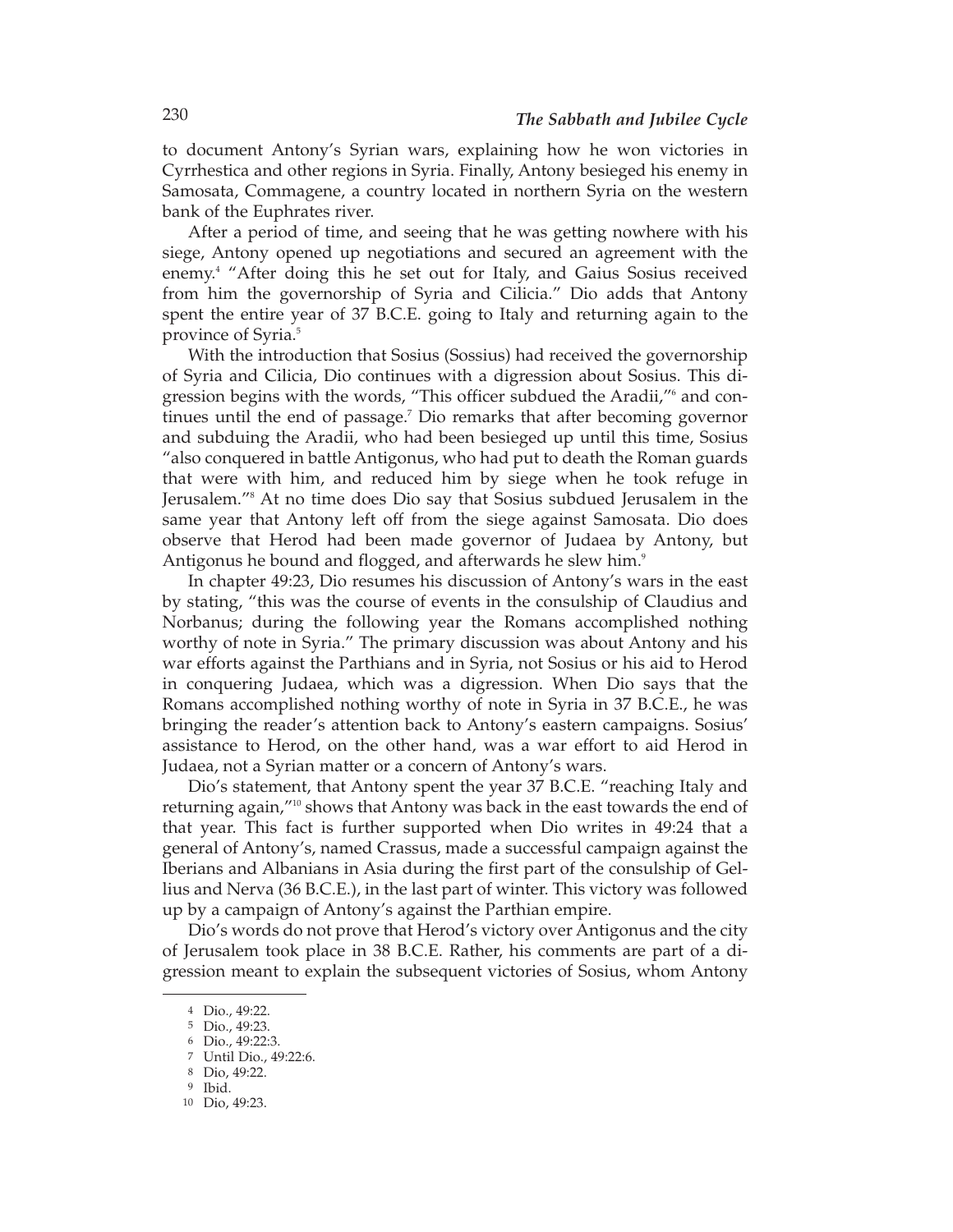had appointed as governor of Syria and Cilicia as he left Asia to return to Italy. The evidence shows that Antony must have left Syria for Italy early in the year 37 B.C.E., for Dio notes that Antony spent the entire year of 37 B.C.E. "in reaching Italy and returning again," via Athens.<sup>11</sup> Such would leave very little time for Sosius to conquer the Aradii and then assist Herod in a siege of Jerusalem, which Josephus notes began in the summertime<sup>12</sup> and took six months to accomplish.<sup>13</sup>

#### **The Length of Herod's Reign**

Our most important source for dating the year that Herod conquered Jerusalem is Josephus. From his historical works we glean the following facts:

> Herod survived the execution of his son but five days. He expired after a reign of 34 years, reckoning from the date when, after putting Antigonus to death, he assumed control of the state; of 37 years, from the date when he was proclaimed king by the Romans. (Jos., *Wars*, 1:33:8)

> Having done this he died, on the fifth day after having his son Antipater killed. He had reigned for 34 years from the time when he had put Antigonus to death, and for 37 years from the time when he had been appointed king by the Romans. (Jos., *Antiq*., 17:8:1)

These statements demonstrate that Herod ruled a total of 37 years from the time he was appointed king by the Romans, and 34 years from the time he conquered Jerusalem and had his rival Antigonus put to death.

#### **The End of Herod's Reign**

Josephus notes that not long before the death of Herod the Great there was an "eclipse of the moon."14 Only on the night of March 12/13 of the year 4 B.C.E. was there an eclipse of the moon in this part of the Middle East, no such phenomenon taking place in either 3 or 2 B.C.E.15 Shortly after this eclipse Herod died. His son Archelaus assumed the royal mantle and then seven days later observed the Passover Feast (beginning on Abib 14).16

In determining the reign of kings, the Jewish custom was that if a man reigned beyond the first of Nisan (Abib) it was counted as a year to him. Also, "If a king ascends the throne on the twenty-ninth of Adar, as soon as the first of Nisan arrives he is reckoned to have reigned a year."17

<sup>11</sup> Plutarch, *Antony*., 34f.

<sup>12</sup> Jos., *Antiq*., 14:16:2.

<sup>13</sup> Jos., *Wars*, 5:9:4.

<sup>14</sup> Jos., *Antiq*., 17:6:4 through 17:8:1.

<sup>15</sup> HJP, 1, p. 377, n. 1; HBC, p. 231.

<sup>16</sup> Jos., *Wars*, 1:17:8 through 2:1:3, *Antiq*., 17:8:1–17:9:3.

<sup>17</sup> HBC, p. 90.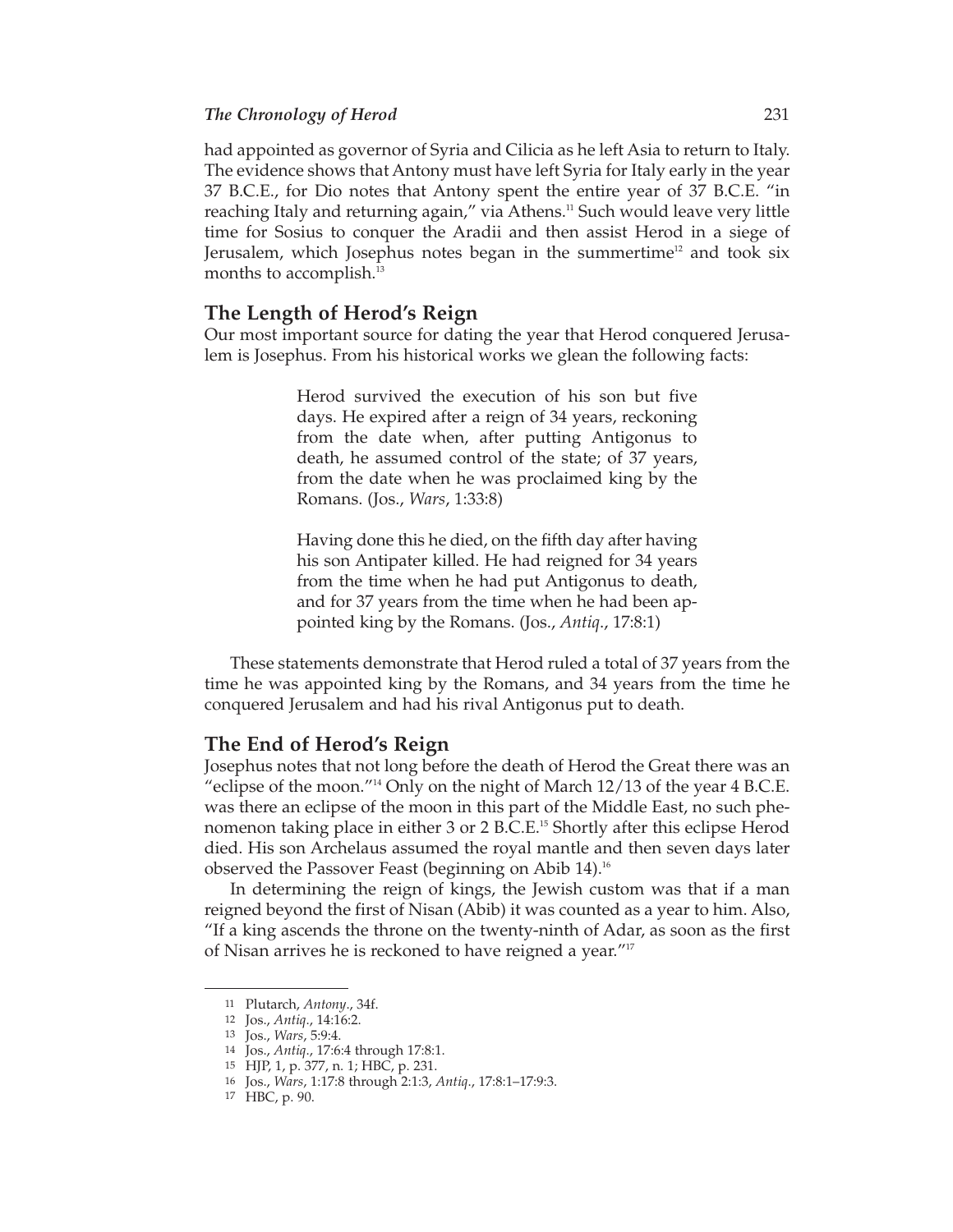This data leaves us two options. If Herod died BEFORE the first of Abib (i.e. March/April) in 4 B.C.E., we must reckon to him his thirty-seventh Roman year and his thirty-fourth year of ruling Jerusalem only from the year beginning Abib 1 of 5 B.C.E. until Abib 1 of 4 B.C.E. If, on the other hand, Herod lived BEYOND the first of Abib, then we must reckon to him his last year as beginning with Abib 1 of 4 B.C.E. until Abib 1 of 3 B.C.E.

When Herod died, his heir Archelaus gave him a funeral and the nation of Judaea observed a mourning period of seven days. On the last day of the mourning period Archelaus gave a feast for the crowds.18 After the feast, Archelaus went up to the Temple where he was received with varied acclamations. "Towards evening, however, a large number of those who were bent on revolution assembled on the same spot, and, now that the public mourning for the king was ended, began a lamentation on their own account." They began to mourn the death of Judas and Matthias, interpreters of the law who had died at the command of Herod.<sup>19</sup>

Archelaus tried to pacify the crowd but was unable.<sup>20</sup> While commenting on this clamor that was going on at the Temple, Josephus provides us with a vital clue as to the date that Herod died. He writes:

> At this time there came around the festival during which it is the ancestral custom of the Jews to serve unleavened bread. It is called Passover, being a commemoration of their departure from Egypt.<sup>21</sup>

Josephus goes on to say:

Now the fomenters of disorder, who were mourning for Judas and Matthias, the interpreters of the laws, stood together in the Temple and provided the dissidents with plenty of food, for they were not ashamed to beg for it. $22$ 

In another place Josephus affirms his date for this disturbance against Archelaus at the Temple when he notes that it was at this time that "the Feast of Unleavened Bread, which the Jews call Passover, came round".<sup>23</sup>

This evidence proves that Herod died on Abib 7, 4 B.C.E., seven days before Passover: the seven days of mourning, beginning with Herod's death, followed by Abib 14, the day that Archelaus went up to the Temple—actually be ing the first day of Passover<sup>24</sup>—in turn followed by Abib 15, the day when the Jews of this period celebrated the Feast of Unleavened Bread and Passover.<sup>25</sup>

<sup>18</sup> Jos., *Antiq*., 17:8:1–4, *Wars*, 1:33:8–2:1:1.

<sup>19</sup> Jos., *Wars*, 2:1:1–2, *Antiq*., 17:8:4–17:9:1.

<sup>20</sup> Jos., *Antiq*., 17:9:1–2, *Wars*, 2:1:2–3.

<sup>21</sup> Jos., *Antiq*., 17:9:3.

<sup>22</sup> Ibid.

<sup>23</sup> Jos., *Wars*, 2:1:3.

<sup>24</sup> Exod., 12:5–42; Lev., 23:5–8; Num., 28:16–25.

<sup>25</sup> Jub., 49:1; Philo, *Spec. Laws*, 2:28.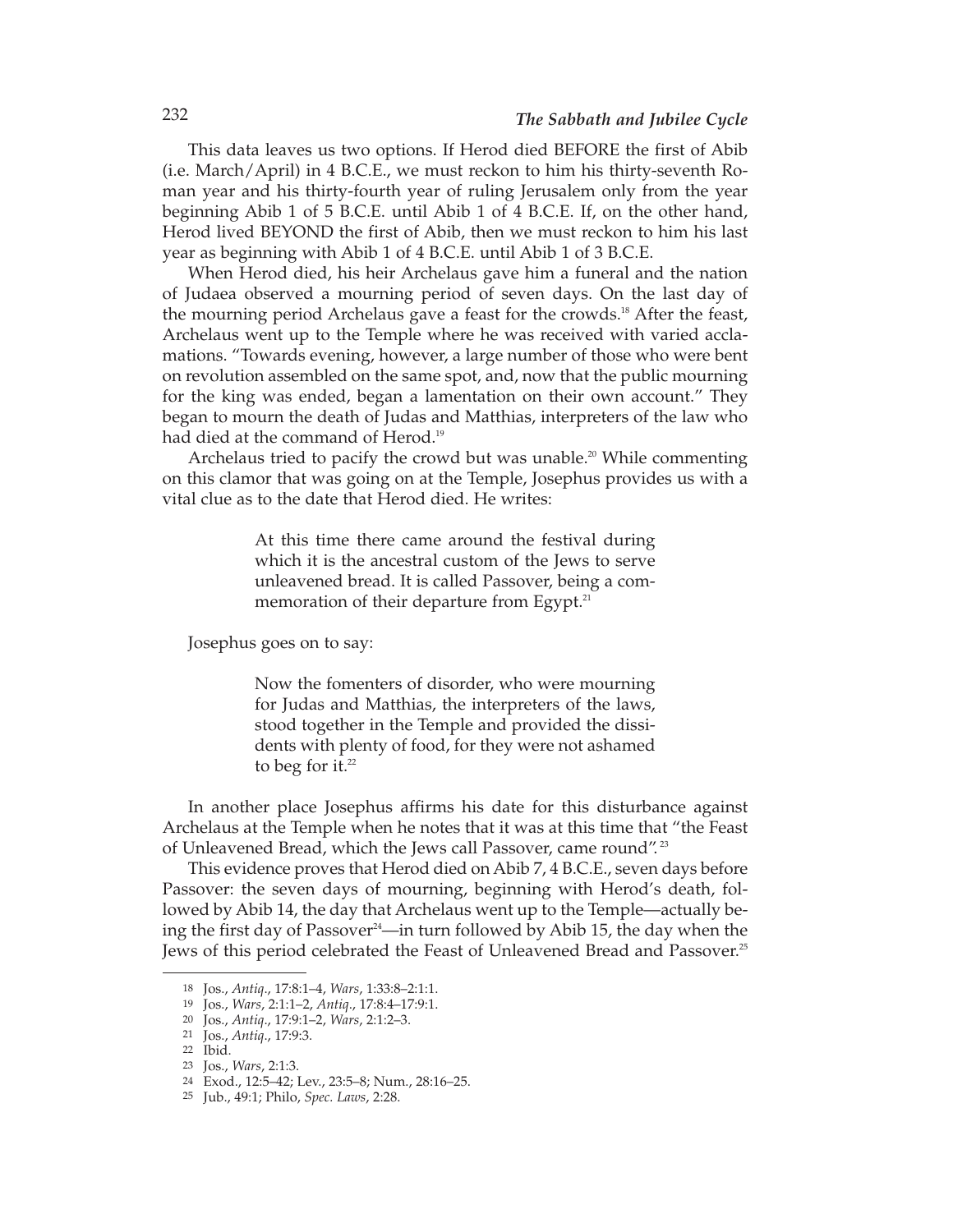Therefore, based upon Jewish custom, Josephus reckoned to Herod as his last year Abib 1 of 4 B.C.E. to Abib 1 of 3 B.C.E.26

#### **The Beginning of Herod's Reign**

The beginning of Herod's reign can be determined by the following facts: Josephus reports that Herod, fleeing from the Parthians who had seized Judaea (spring of 40 B.C.E.), came to the port at Alexandria, Egypt. Even the Queen of Egypt could not persuade him to remain, "for he was eager to get to Rome although there was a χειμῶνος (winter-storm)<sup>27</sup> and Italy was reported to be disturbed and in great disorder."28 He immediately set sail from Egypt at "τὴν ἀκμὴν τοῦ χειμῶνος (the height of a winter-storm)."29 Winter for Josephus came with the setting of Pleiades,<sup>30</sup> a time when one might expect "a great downpour of rain."<sup>31</sup> The Roman writer Pliny, likewise, observed that winter arrived with the setting of the Pleiades, which occurred about 44 days after the autumnal equinox. He adds that it was customary to date winter's beginning "on November 11."<sup>32</sup> Herod, accordingly, left Egypt sometime after November 11.

Josephus continues by reporting that Herod was nearly shipwrecked off Pamphylia but came safely to Rhodes. This event caused a small delay but Herod was in a hurry to get to Rome. He remained in Rhodes just long enough for a trireme he had commissioned to be built.<sup>33</sup> Apparently, Herod was unable to buy passage aboard a ship to Rome because few ships dared to challenge the winter storms at sea. A trireme, meanwhile, was a fast sailing vessel that took only about three weeks to build.<sup>34</sup> While staying in Rhodes, Herod spent some time assisting the city in recovering from its damages in the war against Gaius Cassius.35

<sup>26</sup> See the discussion in HBC, pp. 230f, and HJP, 1, pp. 326–328, n. 165.

<sup>27</sup> The Greek term ἀκμν (*akmen*) means, "*the highest point* of anything" (GEL, p. 27); and χειμῶνος (*kheimonos*) means either, "*winter… in winter time*" or "*wintry weather, a winter-storm*, and generally *a storm*" (GEL, p. 884). Whiston, *Jos*., correctly understands both Jos., *Antiq*., 14:14:2, and *Wars*, 1:14:2, as a reference to a winter-storm, for it was not merely the perils of winter that threatened Herod but a severe storm which later caused him to become nearly shipwrecked off the coast of Pamphylia.

<sup>28</sup> Jos., *Antiq*., 14:14:2.

<sup>29</sup> See above n. 27.

<sup>30</sup> See Chap. XVIII, pp. 239ff.

<sup>31</sup> Jos., *Antiq*., 13:8:2.

<sup>32</sup> Pliny, 2:47(125); Nov. 10 in Pliny, 18:60(225), but cf. 11:15(42).

<sup>33</sup> Jos., *Antiq*., 14:14:3, Wars, 1:14:3.

<sup>34</sup> The length of time it took to build a trireme (a ship with three banks of oars, one above the other) is demonstrated from the story of the decree of Themistocles that 20 new triremes should be built each year from the produce of the mines of Laurium (DGRA, pp. 781f). Since each ship was built in turn, as the products of the mines were coming in, it shows that one trireme was created every two and one half weeks. Another example is found in the story of how the Romans first built quinqueremes (ships with five banks of oars, one above the other). Unfamiliar with the construction of such a ship, the Romans were able to capture a Carthaginian quinquereme warship that had been driven on shore. Using this ship as a model, the Romans were capable of gathering the materials needed and building 100 quinqueremes, placing them into battle in just six weeks (HDCL, p. 1081; cf. Polybius, 1:20–23). Triremes were less complicated than quinqueremes and, in the hands of experienced shipbuilders, as one would find on the island of Rhodes, known for its shipping port, a trireme would easily be constructed within three weeks.

<sup>35</sup> Jos., *Antiq*., 14:14:3, *Wars*, 1:14:3.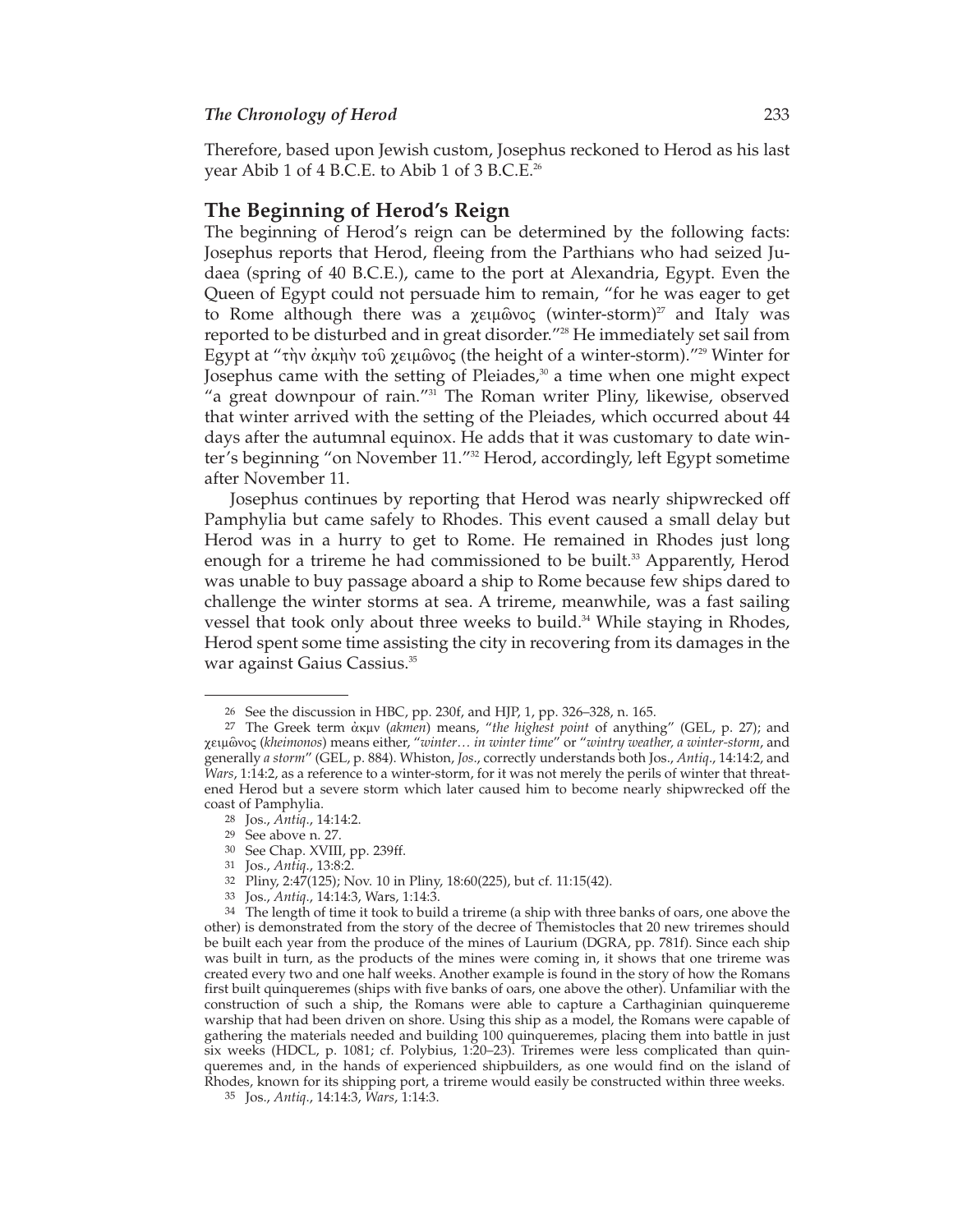When Herod's trireme was finished, he set sail from Rhodes and came to Brundisium, from whence he "sped to Rome." Upon arriving, Herod told Antony of his family's misfortunes and how he had left his nearest relatives besieged in a fortress and had "crossed the sea in the depths of a winter-storm to implore his aid."36

Both Antony and Caesar immediately convened the Senate and after hear ing the matter the Senate unanimously voted Herod king of Judaea. Antony, we are told, "made it possible for Herod in only seven days altogether to obtain these unexpected grants and leave Italy." As Herod left the Senate he was accompanied by both Antony and Caesar; "Then Antony entertained him on the first day of his reign."37

Josephus and Africanus specifically date the accession of Herod to the throne of Judaea by the acclamation of the Roman Senate in the "185th Olympiad," the consuls being Gnaeus Domiticus Calvinus, for the second time, and Gaius Asinius Pollio."38

The consuls named were elected to office on January 1, 40 B.C.E., based upon a Roman system which had begun in 153 B.C.E. $39$  Their term of office, though, started with March 1 and ended with March 1 of the following year.40 The first of March, according to Varro (45 B.C.E.), was still the beginning of the Roman year during this period.<sup>41</sup> He confirms this again when he writes that "the twelfth month was February, and when the extra month is inserted the last five days are taken off the twelfth month."42 As we shall see, Josephus used a consul year system that extended from March 1 until the next March 1.

The text of Josephus gives the 184th Olympiad as the period in which Herod came to the throne under Roman orders. If the Attic reckoning for the Olympiad is used, the 184th Olympiad ended on July 1, 40 B.C.E.; if the Macedonian, it ended on November 1, 40 B.C.E. This dating, of course, is impossible, since Herod came to Rome in late winter of 40 B.C.E. and left within seven days, shortly to be followed by the events of the year 39 B.C.E. As Finegan notes, "the date was actually in Olympiad 185,  $1''^{43}$  of the Attic period. Josephus uses the Macedonian November to November reckoning, as we shall demonstrate in Chapter XIX. In either case, the evidence clearly shows that in this one instance, the 184th Olympiad is a scribal error for the 185th Olympiad.

We are faced with two different possibilities. First, Herod's reception of royal power from the Roman Senate could have taken place in early 40 B.C.E., if the 184th Olympiad is correct and Josephus used a January 1 date for the beginning of his consul years. Second, if the 184th Olympiad date is a scribal error and should read 185th, then Herod received power in the winter of

<sup>36</sup> Jos., *Wars*, 1:14:2–3, *Antiq*., 14:14:2–3.

<sup>37</sup> Jos., *Antiq*., 14:14:4–5, *Wars*, 1:14:4.

<sup>38</sup> Jos., *Antiq*., 14:14:5.

<sup>39</sup> Senator, 384; MGH, p. 130.

<sup>40</sup> JQR, 9, p. 92.

<sup>41</sup> Varro, 6:33.

<sup>42</sup> Varro, 6:13.

<sup>43</sup> HBC, p. 230; HJP, 1, p. 281, n. 3, also concludes that the use of the 184 Olympiad by Josephus at this point "is strictly incorrect."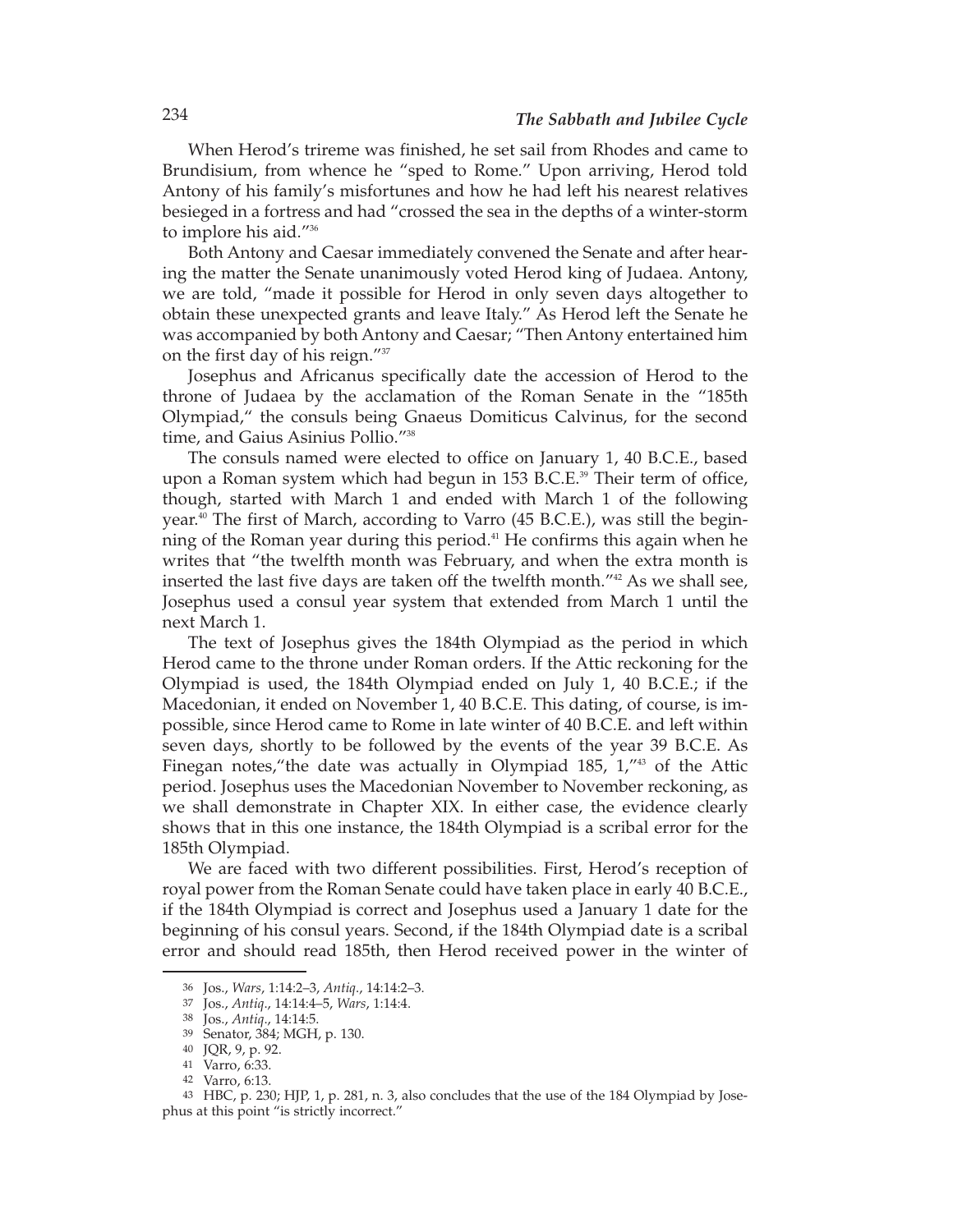40/39 B.C.E., prior to the first of Nisan (Abib) and the new year. To judge which date is correct we must retrace the events and compare the works of Josephus with that of Dio.

• In *Wars*, 1:12:1–7, and *Antiquities*, 14:11:7–14:13:2, Josephus discusses the events of the year that Cassius died in his war with Antony and Caesar. Dio, 47:15–48:4, places this war and death of Cassius in the consul year of Marcus Lepidus and Lucius Plancus (i.e. 42 B.C.E.).

• In *Wars*, 1:13:1–5, and *Antiquities*, 14:13:3–5, Josephus states that, "Two years later (i.e. after the death of Cassius) Syria was occupied by Pacorus, the son of the Parthian king, and Barzaphranes, the Parthian satrap." In this same year the Parthians invaded Judaea, deposed Hyrcanus as the high priest, and placed Antigonus in power. The Parthian expedition against Judaea, Josephus states, took place at the time when the Jews were observing the Feast of Pentecost (early June).

• Dio, 48:15–34, also reports the history of the invasion of Syria and Judaea by Pacorus, during which the Parthians deposed Hyrcanus and placed into power Aristobulus (Antigonus). Dio dates this event to the consul year of Gnaeus Calvinus, serving as consul for the second time, and Asinius Pollio (i.e. 40 B.C.E.). As a result, based upon the above information from Josephus, the invasion occurred at the time of the Feast of Pentecost (June) in 40 B.C.E. Dio, therefore, agrees with Josephus when he dates the invasion of Judaea by Pacorus two years after the death of Cassius.

• In *Wars*, 1:13:6–1:14:3, and *Antiquities*, 14:13:6–14:14:3, Josephus tells us how the Parthians plotted against Herod and how a suspicious Herod fled from them. Leaving Judaea, Herod went to Idumaea and then to Masada where he took refuge. Herod next tried to go to Arabia to seek the aid of King Malichus but was turned away. He then retired to Egypt. "Eager to get to Rome," Herod left Egypt at "the height of a winter-storm." He sailed to Pamphylia, where he was nearly shipwrecked because of this violent storm, and barely reached Rhodes. While waiting for a trireme to be constructed, he spent some time in that city helping repair damages caused by the war against Cassius. When the trireme was finished, he set sail and "sped to Rome."

### **Conclusion**

It is clear from this evidence that Herod set sail from Egypt to go to Rome in the winter of 40/39 B.C.E., since he fled from the Parthians who had taken control of Judaea around Pentecost (early June) of 40 B.C.E. Josephus specifically states that Herod had left Egypt at "the height of a winter-storm,"44 and that Herod also told Antony that he had "crossed the sea in the depths of a winter-storm to implore his aid."45

<sup>44</sup> Jos., *Wars*, 1:14:2.

<sup>45</sup> Jos., *Wars*, 1:14:3.